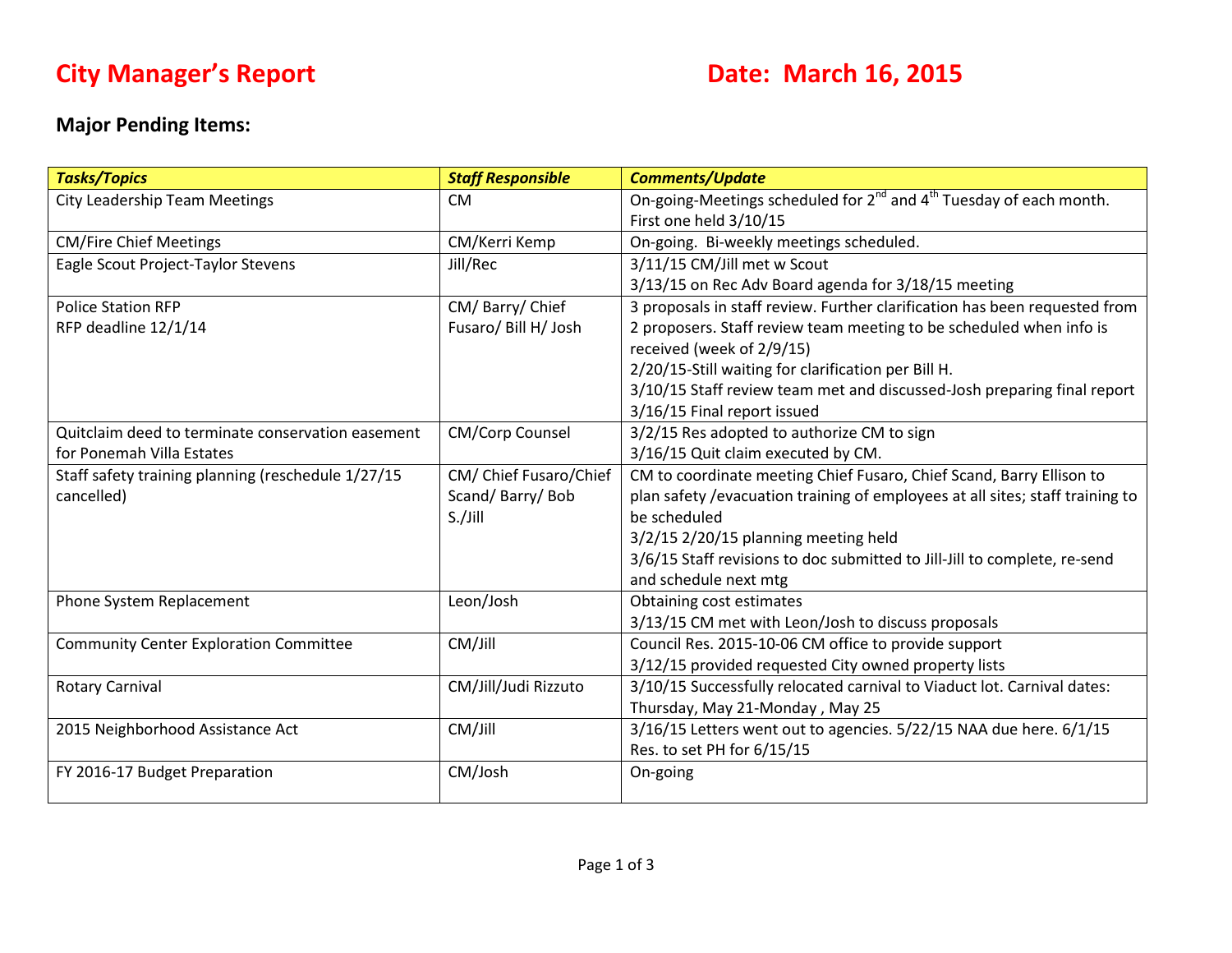## **Property by Resolution:**

| <b>Tasks/Topics</b>   | <b>Staff Responsible</b> | <b>Comments/Update</b>                                              |
|-----------------------|--------------------------|---------------------------------------------------------------------|
| 130 Prospect Street   | CM/Bill H./Barry E./Jim  | Council Res. 2015-02-02 Obtain demo estimates                       |
|                       | ι.                       | 2/5/15 Bill H. coordinating with Jim Troeger to complete pre-demo   |
|                       |                          | survey to obtain estimate                                           |
|                       |                          | 3/16/15 Evaluating for possible use of CDBG funds for demo          |
| 59 School Street      | CM/Bill H.               | Council Res. 2015-02-02 Issue developer RFP3/16/15 Kim McGee        |
|                       |                          | working on RFP's                                                    |
| 61 School Street      | CM/Bill H.               | Council Res. 2015-02-02 Issue developer RFP.                        |
|                       |                          | 3/16/15 Kim McGee working on RFP's                                  |
| 13 Baltic Street      | CM/Corp. Counsel         | Council Res. 2015-02-02 Enter into listing agreement to sell        |
|                       |                          | 3/16/15 Email sent to Sofee/Driscoll asking for update on all below |
| 34 Lake Street        | CM/Corp. Counsel         | Council Res. 2015-02-02 Enter into listing agreement to sell        |
|                       |                          |                                                                     |
| 362 North Main Street | CM/Corp. Counsel         | Council Res. 2015-02-02 Enter into listing agreement to sell        |
|                       |                          | 3/16/15 Purchase & Sales agreement under review                     |
| 100 Broad Street      | CM/Corp. Counsel         | Council Res. 2015-02-02 Enter into listing agreement to sell        |
|                       |                          |                                                                     |